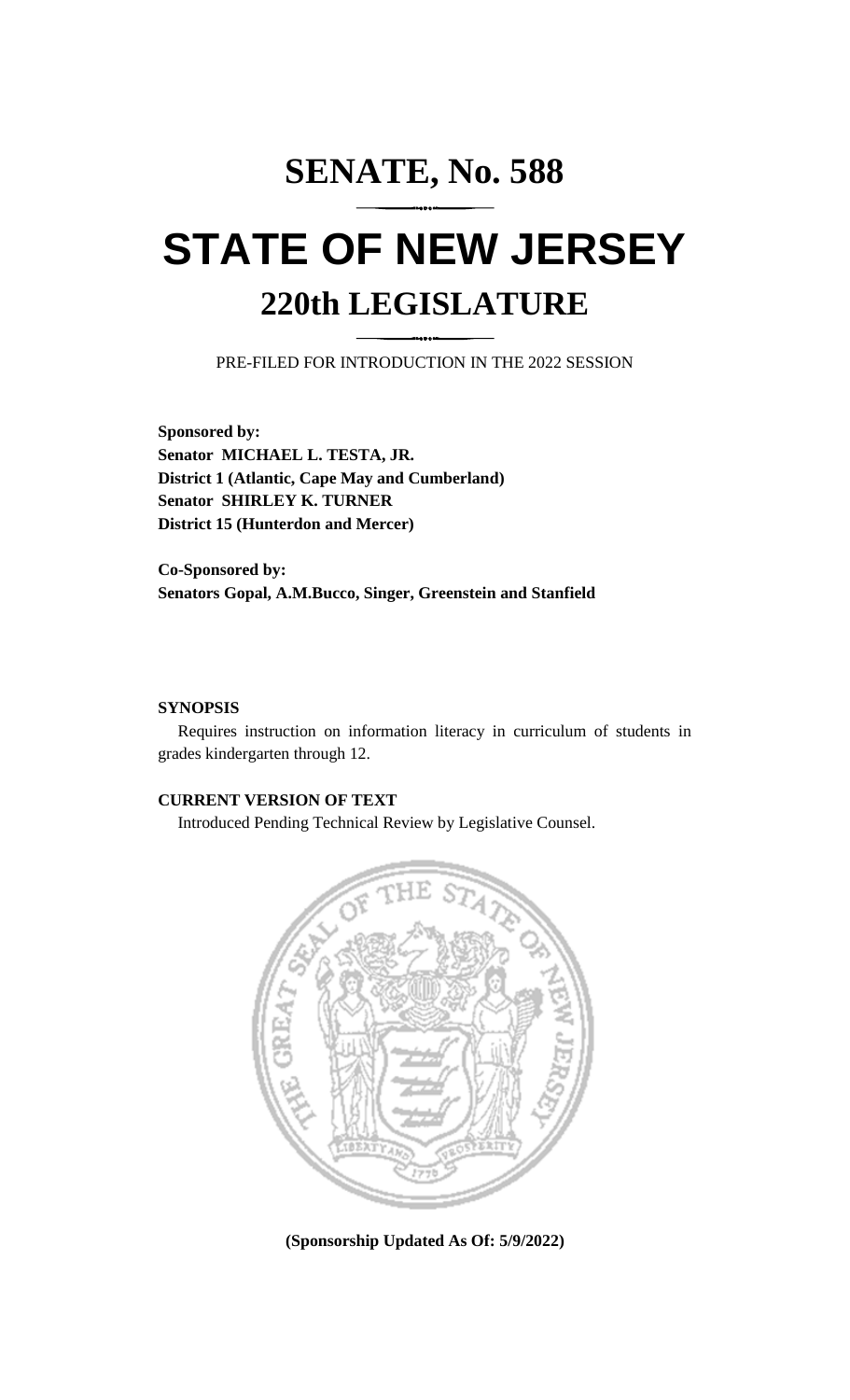#### **S588** TESTA, TURNER

**AN ACT** concerning public school instruction on information

 $\mathcal{D}_{\mathcal{L}}$ 

2 literacy and supplementing chapters 26 and 35 of Title 18A of the New Jersey Statutes. **BE IT ENACTED** *by the Senate and General Assembly of the State of New Jersey:* 8 1. As used in this act, the term "information literacy" means a set of skills that enables an individual to recognize when information is needed and to locate, evaluate, and use effectively the needed information. Information literacy includes digital, visual, media, textual, and technological literacy. 2. A school district shall incorporate instruction on information literacy in an appropriate place in the curriculum of students in each of the grades kindergarten through 12. The instruction shall be

 based on the curriculum guidelines established by the Commissioner of Education pursuant to section 3 of this act. The instruction shall be included in the curriculum for each grade in a manner adapted to the age and understanding of the students and shall provide a thorough and comprehensive treatment of the subject.

 3. a. The Commissioner of Education, in consultation with the New Jersey State Librarian, shall develop curriculum guidelines for school districts on information literacy. The guidelines shall provide for a sequential course of study for each of the grades kindergarten through 12, and shall include, at a minimum, the following:

 (1) knowledge of the research process and the ways in which information is created and produced;

 (2) skills in using information resources and critical thinking about those resources;

 (3) the abilities to evaluate information critically and competently, to recognize relevant primary and secondary information, and to distinguish among facts, points of view, and opinions;

 (4) access to information and information tools through instruction, learning strategies, and practice; and

 (5) an understanding of economic, legal, and social issues surrounding the use of information, and an understanding of how to use information ethically and legally.

 The guidelines shall include model instructional units, define learning objectives, and recommend instructional materials suitable for each grade level.

 b. The guidelines developed pursuant to this section shall be reviewed annually and shall be updated as appropriate to ensure that the curriculum reflects the most current information available on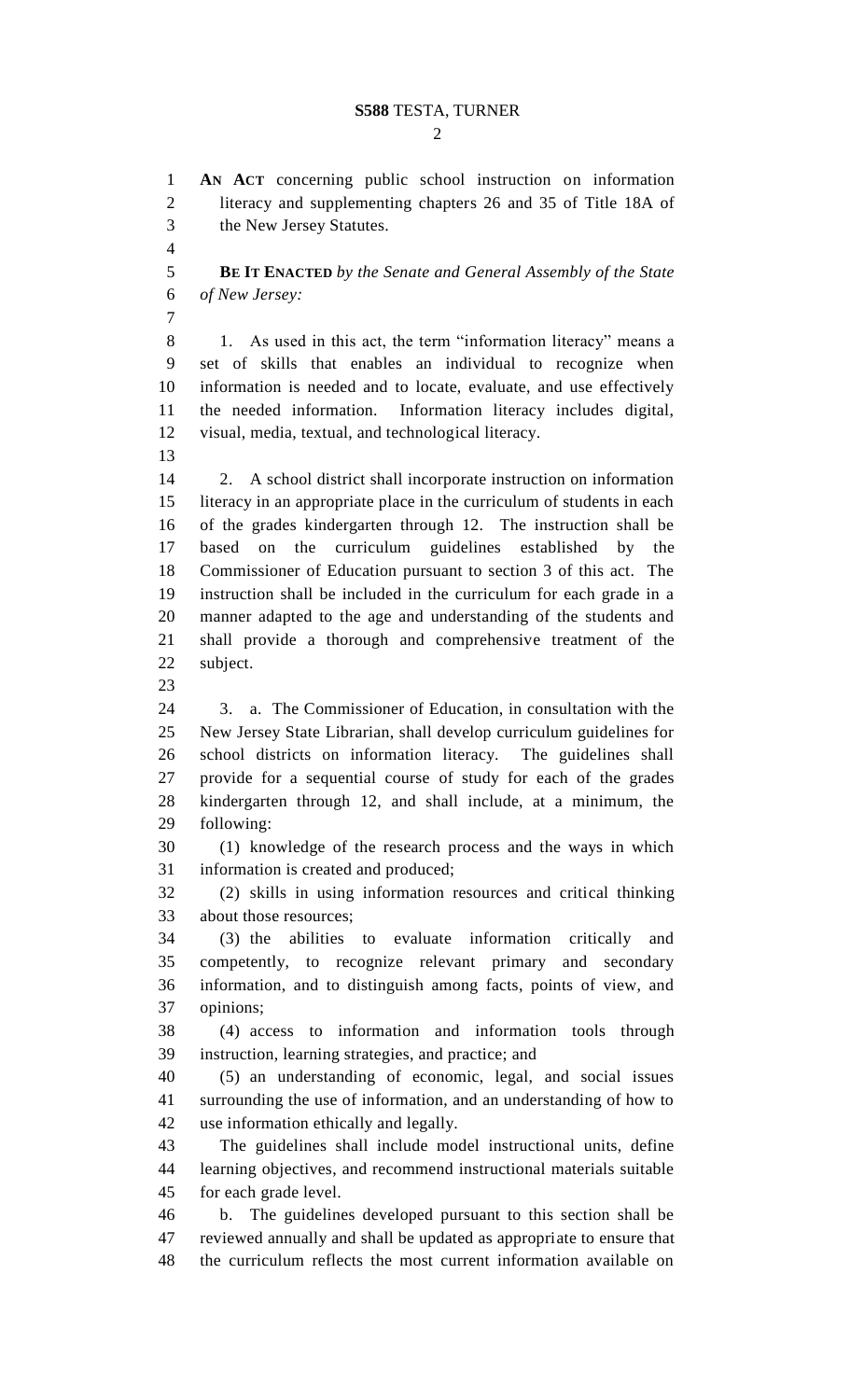the identity, analysis, retrieval, evaluation, and navigation of information.

 4. a. Following the development of the curriculum guidelines on information literacy pursuant to section 3 of this act, the commissioner, in consultation with the New Jersey State Librarian, shall establish in-service training programs for school administrators and certified school library media specialists on developing information literacy instruction for students. In-service training programs shall also be provided to the teaching staff members who will provide the instruction on information literacy in each grade, and shall allow the opportunity for collaboration among teachers and certified school library media specialists to advance information literacy in the kindergarten through grade 12 curriculum. The commissioner shall also make the in-service programs available to such other instructional and supervisory staff as he deems necessary and appropriate.

 b. A school district shall provide time for the in-service training programs during the regular school schedule in order to ensure that teaching staff members are prepared to teach the educational program on information literacy in each grade.

 5. The commissioner, in consultation with the New Jersey State Librarian, shall develop and administer a system for evaluating the effectiveness of instructional programs on information literacy established by school districts pursuant to this act. The commissioner shall make programs that are shown to be effective available as model programs to other school districts throughout the State. The evaluation of instructional programs on information literacy shall be designed to aid school administrators and certified school library media specialists in sustaining and expanding the school library program.

 6. A regionally-accredited institution of higher education offering a teacher preparation program for a New Jersey instructional certificate, and the preparation program for any person seeking an instructional certificate through the State's alternate route program, shall incorporate programming on the subject of information literacy, as that term is defined in section 1 of P.L. , c. (C. ) (pending before the Legislature as this bill). The programming shall include, but need not be limited to, the inquiry-based research skills necessary to access, collect, and evaluate information credibly, accurately, and ethically.

 7. The State Board of Education shall promulgate regulations pursuant to the "Administrative Procedure Act," P.L.1968, c.410 (C.52:14B-1 et seq.), necessary to effectuate the provisions of this act.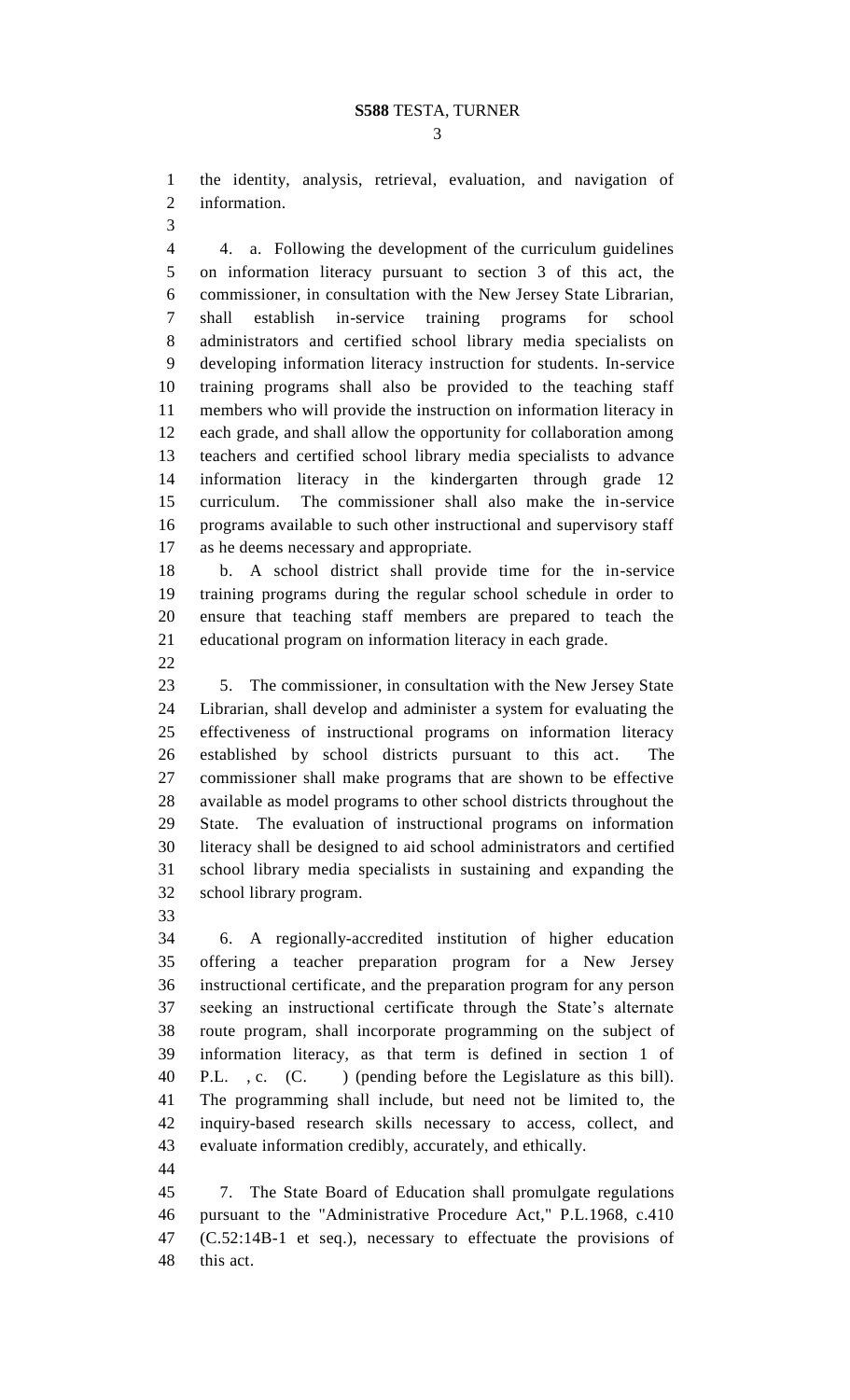#### **S588** TESTA, TURNER

 8. This act shall take effect immediately and shall first apply to the first full school year following the date of enactment. 

#### STATEMENT

 This bill requires school districts to incorporate instruction on information literacy into the curriculum in each of the grades kindergarten through 12. "Information literacy," as used in the bill, means a set of skills that enables an individual to recognize when information is needed and to locate, evaluate, and use effectively the needed information. Information literacy includes digital, visual, media, textual, and technological literacy.

 The bill directs the Commissioner of Education, in consultation with the New Jersey State Librarian, to develop curriculum guidelines on information literacy to be used by school districts. The guidelines will provide for a sequential course of study for each of the grades kindergarten through 12 and must include, at a minimum, the following: (1) knowledge of the research process and how information is created and produced; (2) skills in using information resources and critical thinking about those resources; (3) the abilities to evaluate information critically and competently, to recognize relevant primary and secondary information, and to distinguish among facts, points of view, and opinions; (4) access to information and information tools; and (5) an understanding of economic, legal, and social issues surrounding the use of information, and how to use information ethically and legally. The guidelines also will include model instructional units, define learning objectives, and recommend suitable instructional materials. The guidelines will be reviewed annually and updated as appropriate.

 In addition, the bill requires the commissioner, in consultation with the State Librarian, to establish in-service training programs on information literacy instruction for school administrators, certified school library media specialists, and the teaching staff members who will provide the instruction on information literacy in each grade. The in-service training programs will provide the opportunity for collaboration among teachers and school library media specialists to advance information literacy in the kindergarten through grade 12 curriculum.

 Under the bill, the commissioner, in consultation with the State Librarian, will develop a system for evaluating the effectiveness of instructional programs on information literacy established by school districts pursuant to the bill's provisions. The commissioner will make programs that are shown to be effective available as model programs to other school districts throughout the State.